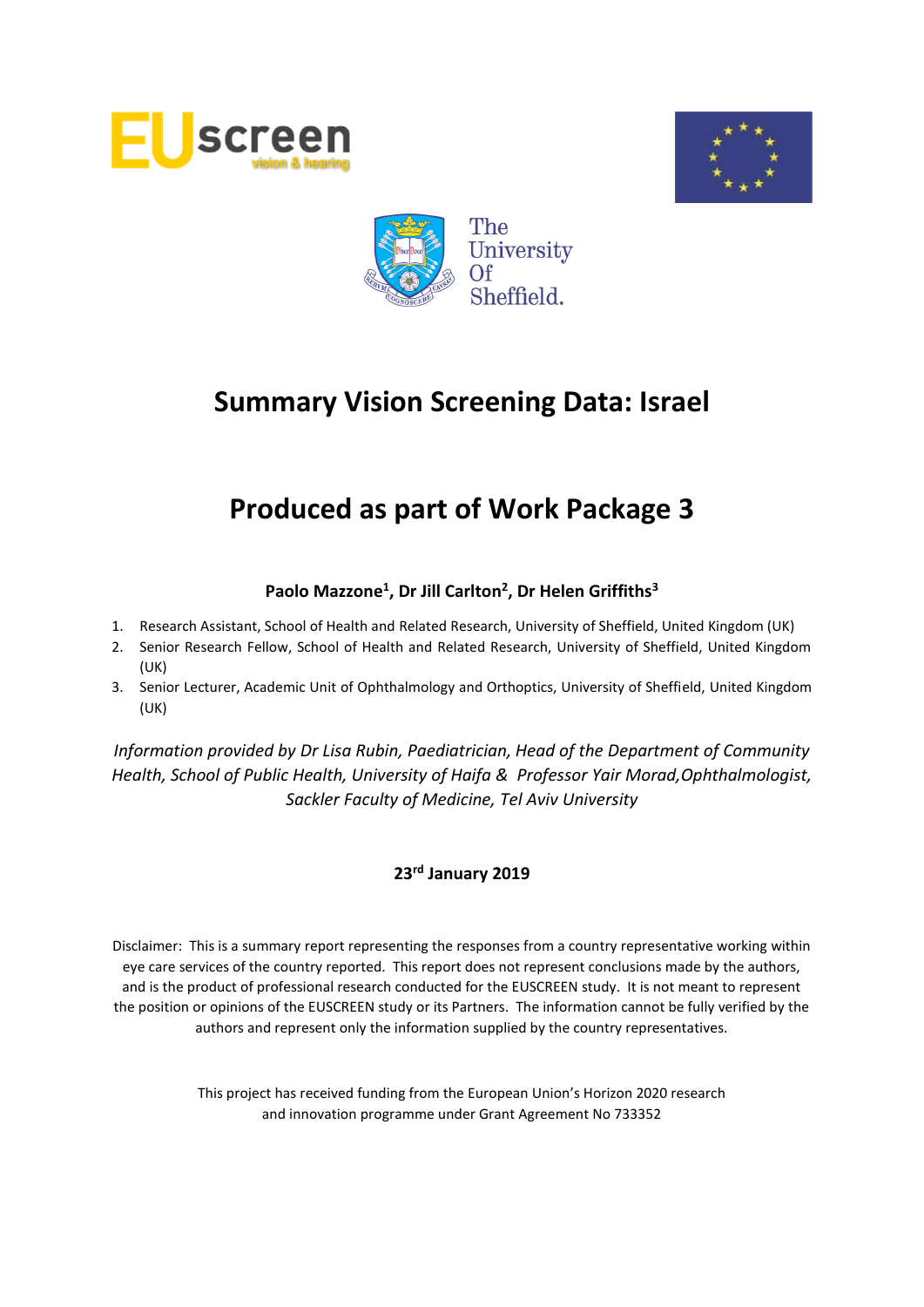**Contents**

| screen |
|--------|
|--------|



| $\mathbf 1$ |                                    | <b>Glossary of Terms: Vision Screening</b>  | iii |  |  |  |
|-------------|------------------------------------|---------------------------------------------|-----|--|--|--|
| 2           |                                    | Abbreviations                               | vi  |  |  |  |
| 3           | Population and Healthcare Overview | $\mathbf{1}$                                |     |  |  |  |
| 4.          |                                    | Vision Screening Commissioning and Guidance | 3   |  |  |  |
| 5.          |                                    | Screening programme                         |     |  |  |  |
|             | 5.1                                | Vision screening - Preterm babies           |     |  |  |  |
|             | 5.2                                | Vision screening - Birth to 3 months        | 5   |  |  |  |
|             | 5.3                                | Vision screening - 3 months to 36 months    | 5   |  |  |  |
|             | 5.4                                | Vision screening - 36 months to 7 years     | 5   |  |  |  |
| 6.          |                                    | <b>Automated Screening</b>                  | 10  |  |  |  |
| 7.          |                                    | Provision for Visually Impaired             | 11  |  |  |  |
| 8.          |                                    | Knowledge of existing screening programme   | 12  |  |  |  |
|             | 8.1                                | Prevalence/Diagnosis                        | 12  |  |  |  |
|             | 8.2                                | Coverage                                    | 12  |  |  |  |
|             | 8.3                                | Screening evaluation                        | 13  |  |  |  |
|             | 8.4                                | <b>Treatment success</b>                    | 13  |  |  |  |
| 9.          |                                    | Costs of vision screening in children       | 14  |  |  |  |
|             | 9.1                                | Cost of vision screening                    | 14  |  |  |  |
|             | 9.2                                | Cost of treatment for amblyopia             | 14  |  |  |  |
|             | 9.3                                | Cost of Treatment for strabismus            | 14  |  |  |  |
|             | 9.4                                | Cost of treatment for cataract              | 14  |  |  |  |
|             | 10.                                | References                                  | 15  |  |  |  |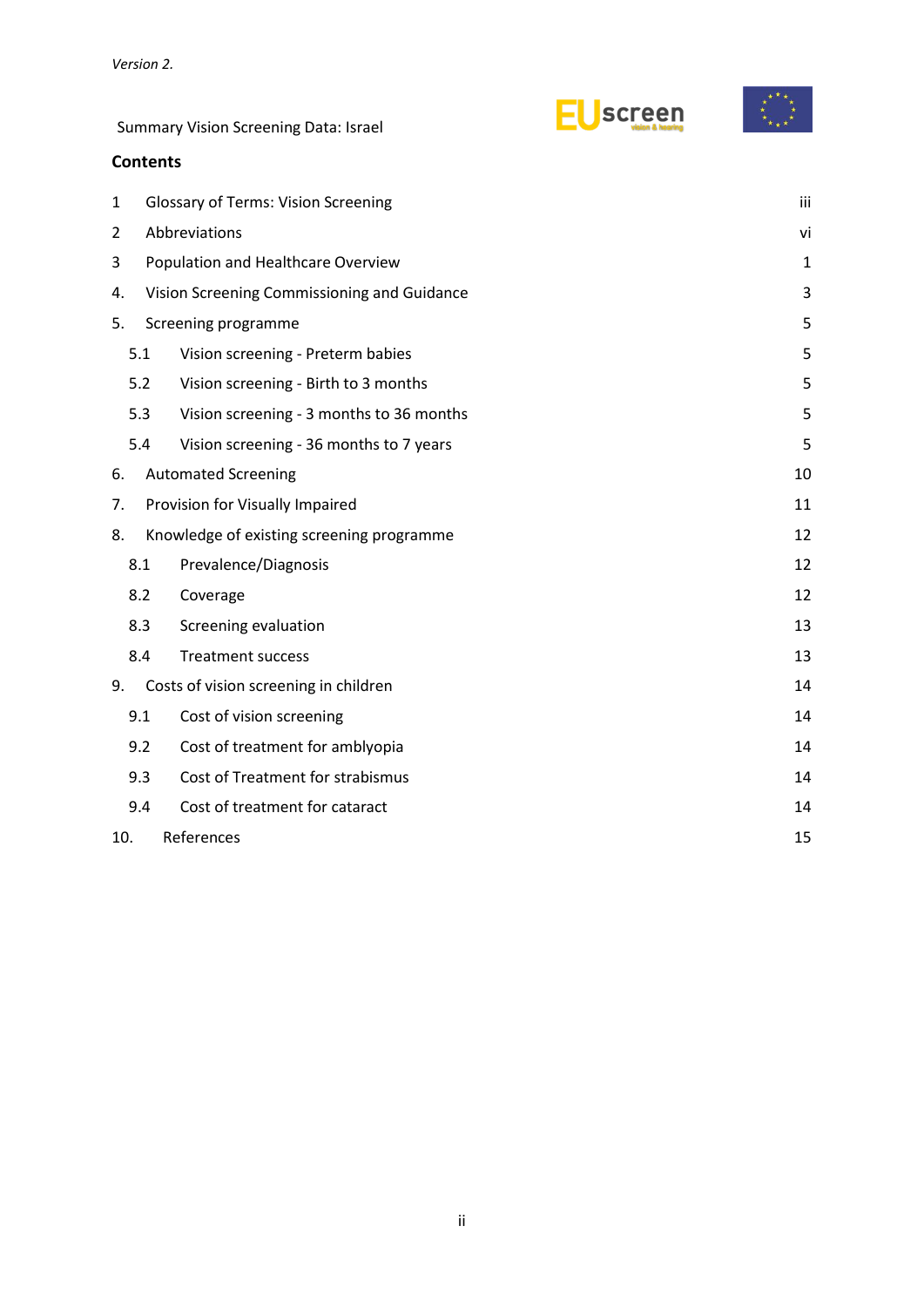



# <span id="page-2-0"></span>**1 Glossary of Terms: Vision Screening**

| <b>Abnormal test result</b> | A test result where a normal "pass" response could not be                                                                               |  |  |  |  |  |  |
|-----------------------------|-----------------------------------------------------------------------------------------------------------------------------------------|--|--|--|--|--|--|
|                             | detected under good conditions. The result on screening                                                                                 |  |  |  |  |  |  |
|                             | equipment may indicate "no response," "fail," or "refer."                                                                               |  |  |  |  |  |  |
| <b>Attendance rate</b>      | The proportion of all those invited for screening that are tested                                                                       |  |  |  |  |  |  |
|                             | and receive a result:                                                                                                                   |  |  |  |  |  |  |
|                             |                                                                                                                                         |  |  |  |  |  |  |
|                             | Invited for screening includes all those that are offered<br>٠                                                                          |  |  |  |  |  |  |
|                             | the screening test.                                                                                                                     |  |  |  |  |  |  |
|                             | Tested and receive a result could be a "pass" or "referral                                                                              |  |  |  |  |  |  |
|                             | to diagnostic assessment".                                                                                                              |  |  |  |  |  |  |
|                             |                                                                                                                                         |  |  |  |  |  |  |
|                             | Attendance rate provides information on the willingness of                                                                              |  |  |  |  |  |  |
|                             | families to participate in screening.                                                                                                   |  |  |  |  |  |  |
| <b>Compliance with</b>      | The percentage of those who are referred from screening to a                                                                            |  |  |  |  |  |  |
| referral (percentage)       | diagnostic assessment that actually attend the diagnostic                                                                               |  |  |  |  |  |  |
|                             | assessment.                                                                                                                             |  |  |  |  |  |  |
|                             |                                                                                                                                         |  |  |  |  |  |  |
|                             | Percentage of compliance provides information on the                                                                                    |  |  |  |  |  |  |
|                             | willingness of families to attend the diagnostic assessment after                                                                       |  |  |  |  |  |  |
|                             | referral from screening.                                                                                                                |  |  |  |  |  |  |
| Coverage                    | The proportion of those eligible for screening that are tested and                                                                      |  |  |  |  |  |  |
|                             | receive a result:                                                                                                                       |  |  |  |  |  |  |
|                             |                                                                                                                                         |  |  |  |  |  |  |
|                             | Eligible for screening includes those within the population                                                                             |  |  |  |  |  |  |
|                             | that are covered under the screening or health care                                                                                     |  |  |  |  |  |  |
|                             | programme.<br>Tested and receive a result could be a "pass" or "refer to                                                                |  |  |  |  |  |  |
|                             | diagnostic assessment".                                                                                                                 |  |  |  |  |  |  |
|                             |                                                                                                                                         |  |  |  |  |  |  |
|                             | Factors such as being offered screening, willingness to                                                                                 |  |  |  |  |  |  |
|                             | participate, missed screening, ability to complete the screen, and                                                                      |  |  |  |  |  |  |
|                             | ability to document the screening results will influence the                                                                            |  |  |  |  |  |  |
|                             | coverage.                                                                                                                               |  |  |  |  |  |  |
| <b>False negatives</b>      |                                                                                                                                         |  |  |  |  |  |  |
|                             |                                                                                                                                         |  |  |  |  |  |  |
|                             | The percentage of children with a visual deficit (defined by the<br>target condition) that receive a result of "pass" during screening. |  |  |  |  |  |  |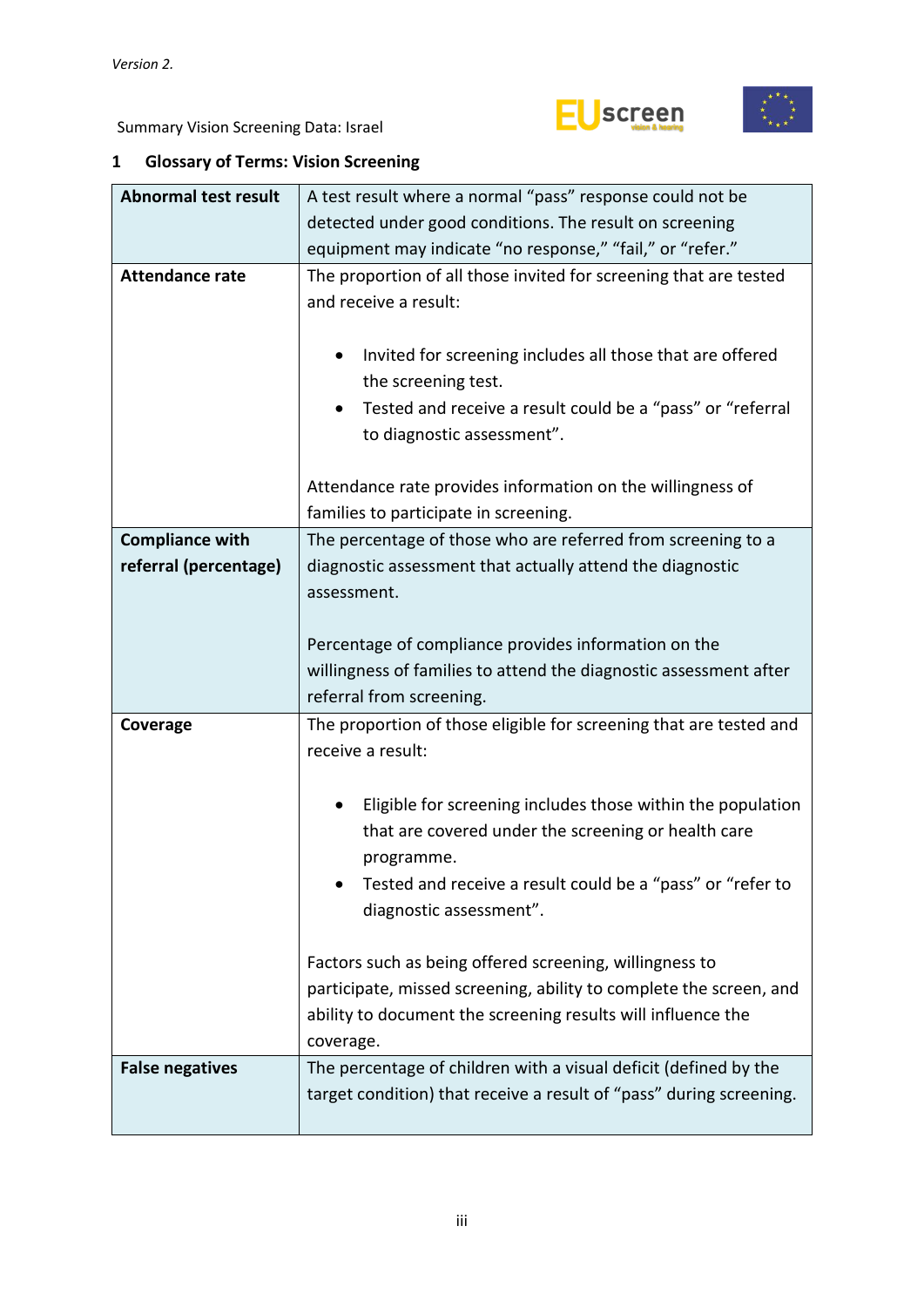



|                              | Example: If 100 children with visual deficit are screened, and 1  |  |  |  |  |
|------------------------------|-------------------------------------------------------------------|--|--|--|--|
|                              | child passes the screening, the percentage of false negatives is  |  |  |  |  |
|                              | 1%.                                                               |  |  |  |  |
| <b>False positives</b>       | The percentage of children with normal vision that are referred   |  |  |  |  |
|                              | from screening to a diagnostic assessment.                        |  |  |  |  |
| <b>Guidelines</b>            | Recommendations or instructions provided by an authoritative      |  |  |  |  |
|                              | body on the practice of screening in the country or region.       |  |  |  |  |
| <b>Vision screening</b>      | A person qualified to perform vision screening, according to the  |  |  |  |  |
| professional                 | practice in the country or region.                                |  |  |  |  |
| <b>Inconclusive test</b>     | A test result where a normal "pass" response could not be         |  |  |  |  |
| result                       | detected due to poor test conditions or poor cooperation of the   |  |  |  |  |
|                              | child.                                                            |  |  |  |  |
| <b>Invited for screening</b> | Infants/children and their families who are offered screening.    |  |  |  |  |
| <b>Outcome of vision</b>     | An indication of the effectiveness or performance of screening,   |  |  |  |  |
| screening                    | such as a measurement of coverage rate, referral rate, number of  |  |  |  |  |
|                              | children detected, etc.                                           |  |  |  |  |
| Untreated amblyopia          | Those children who have not received treatment for amblyopia      |  |  |  |  |
|                              | due to missed screening or missed follow-up appointment.          |  |  |  |  |
| Persistent amblyopia         | Amblyopia that is missed by screening, or present after the child |  |  |  |  |
|                              | has received treatment.                                           |  |  |  |  |
| <b>Positive predictive</b>   | The percentage of children referred from screening who have a     |  |  |  |  |
| value                        | confirmed vision loss.                                            |  |  |  |  |
|                              |                                                                   |  |  |  |  |
|                              | For example, if 100 babies are referred from screening for        |  |  |  |  |
|                              | diagnostic assessment and 10 have normal vision and 90 have a     |  |  |  |  |
|                              | confirmed visual defect, the positive predictive value would be   |  |  |  |  |
|                              | 90%.                                                              |  |  |  |  |
| <b>Prevalence</b>            | The percentage or number of individuals with a specific disease   |  |  |  |  |
|                              | or condition. Prevalence can either be expressed as a percentage  |  |  |  |  |
|                              | or as a number out of 1000 individuals within the same            |  |  |  |  |
|                              | demographic.                                                      |  |  |  |  |
| Programme                    | An organised system for screening, which could be based           |  |  |  |  |
|                              | nationally, regionally or locally.                                |  |  |  |  |
| Protocol                     | Documented procedure or sequence for screening, which could       |  |  |  |  |
|                              | include which tests are performed, when tests are performed,      |  |  |  |  |
|                              | procedures for passing and referring, and so forth.               |  |  |  |  |
| <b>Quality assurance</b>     | A method for checking and ensuring that screening is functioning  |  |  |  |  |
|                              | adequately and meeting set goals and benchmarks.                  |  |  |  |  |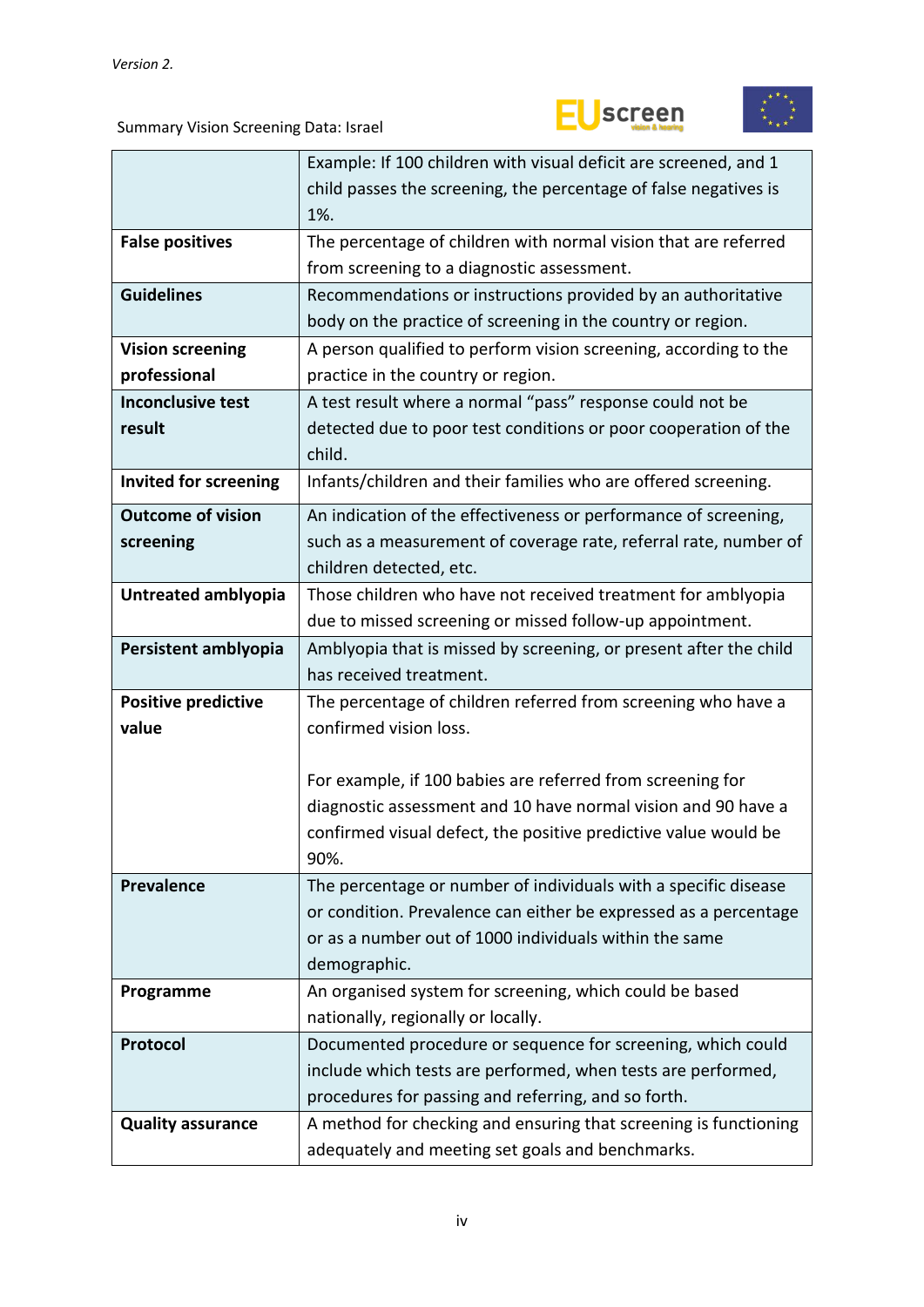



| <b>Referral criteria</b>    | A pre-determined cut-off boundary for when a child should be       |  |  |  |  |  |
|-----------------------------|--------------------------------------------------------------------|--|--|--|--|--|
|                             | re-tested or seen for a diagnostic assessment.                     |  |  |  |  |  |
| <b>Risk babies / Babies</b> | All infants that are considered to be at-risk or have risk-factors |  |  |  |  |  |
| at-risk                     | for vision defects/ophthalmic pathology according to the           |  |  |  |  |  |
|                             | screening programme.                                               |  |  |  |  |  |
|                             | Two common risk factors are admission to the neonatal-intensive    |  |  |  |  |  |
|                             |                                                                    |  |  |  |  |  |
|                             | care unit (NICU) or born prematurely. However, other risk factors  |  |  |  |  |  |
|                             | for visual defects may also be indicated in the screening          |  |  |  |  |  |
|                             | programme.                                                         |  |  |  |  |  |
| <b>Sensitivity</b>          | The percentage of children with visual defects that are identified |  |  |  |  |  |
|                             | via the screening programme.                                       |  |  |  |  |  |
|                             |                                                                    |  |  |  |  |  |
|                             | For example, if 100 babies with visual defects are tested, and 98  |  |  |  |  |  |
|                             | of these babies are referred for diagnostic assessment and 2 pass  |  |  |  |  |  |
|                             | the screening, the sensitivity is 98%.                             |  |  |  |  |  |
| <b>Specificity</b>          | The percentage of children with normal vision that pass the        |  |  |  |  |  |
|                             | screening.                                                         |  |  |  |  |  |
|                             |                                                                    |  |  |  |  |  |
|                             | For example, if 100 babies with normal vision are tested, and 10   |  |  |  |  |  |
|                             | of these babies are referred for diagnostic assessment and 90      |  |  |  |  |  |
|                             |                                                                    |  |  |  |  |  |
|                             | pass the screening, the specificity is 90%.                        |  |  |  |  |  |
| <b>Target condition</b>     | The visual defect you are aiming to detect via the screening       |  |  |  |  |  |
|                             | programme.                                                         |  |  |  |  |  |
| Well, healthy babies        | Infants who are not admitted into the NICU or born prematurely     |  |  |  |  |  |
|                             | (born after a gestation period of less than 37 weeks).             |  |  |  |  |  |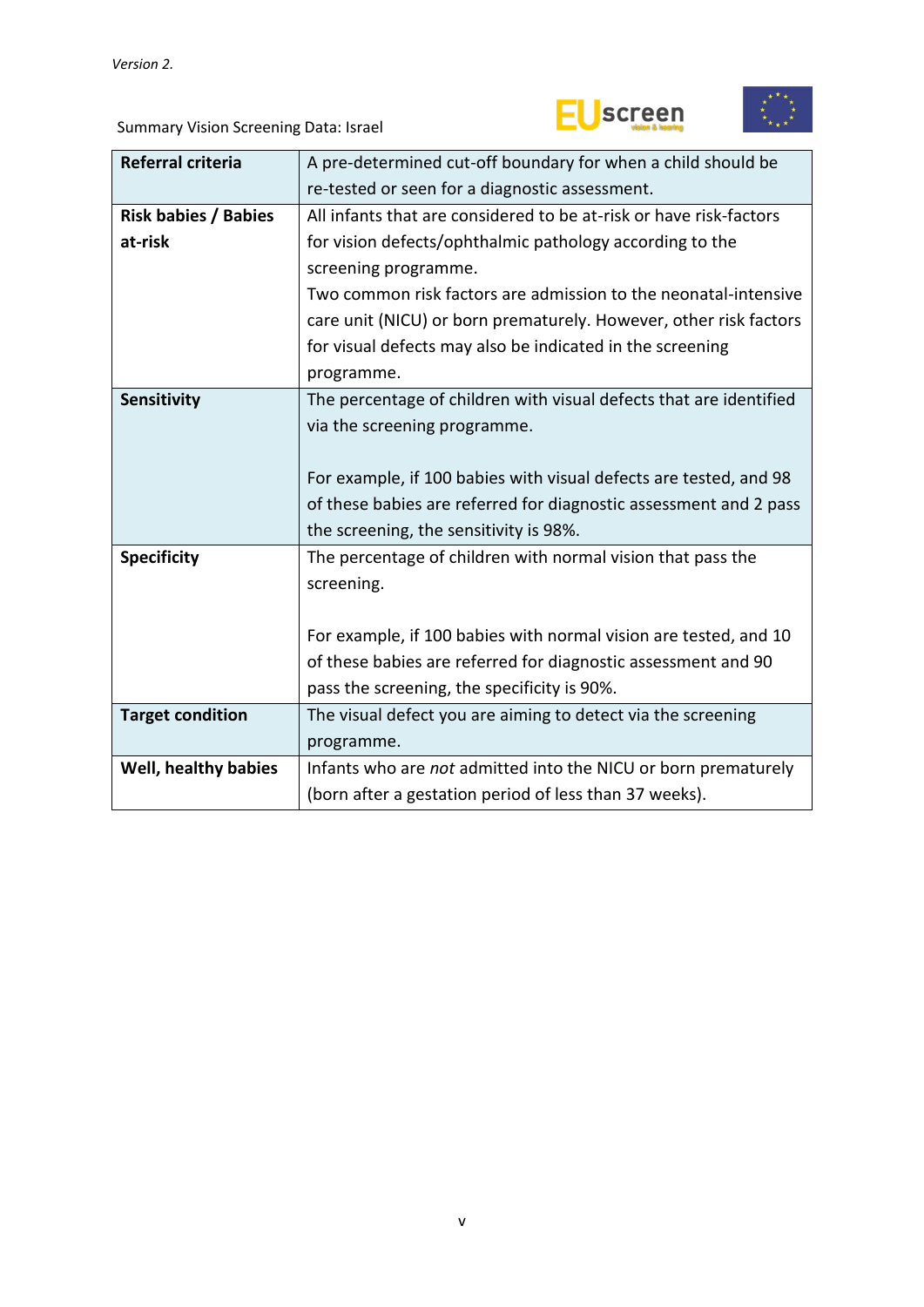



<span id="page-5-0"></span>

| <b>Abbreviations</b><br>2 |  |
|---------------------------|--|
|---------------------------|--|

- **ACT** Alternating Cover Test
- **AR** Autorefraction
- **AS** Automated Screening
- **CT** Cover Test
- **CV** Colour Vision
- **EI** Eye Inspection
- **EM** Eye Motility
- **Fix** Fixation
- **GDP** Gross Domestic Product
- **GP** General Practitioner
- **Hir** Hirschberg
- **NICU** Neonatal-intensive care unit
- **NGOs** Non-Governmental Organisations
- **PM** Pursuit Movements
- **PPP** Purchasing Power Parity
- **PPV** Positive Predictive Value
- **PR** Pupillary Reflexes
- **RE** Retinal Examination
- **ROP** Retinopathy of Prematurity
- **RR** Red Reflex Testing
- **SV** Stereopsis
- **VA** Visual Acuity
- **WHO** World Health Organisation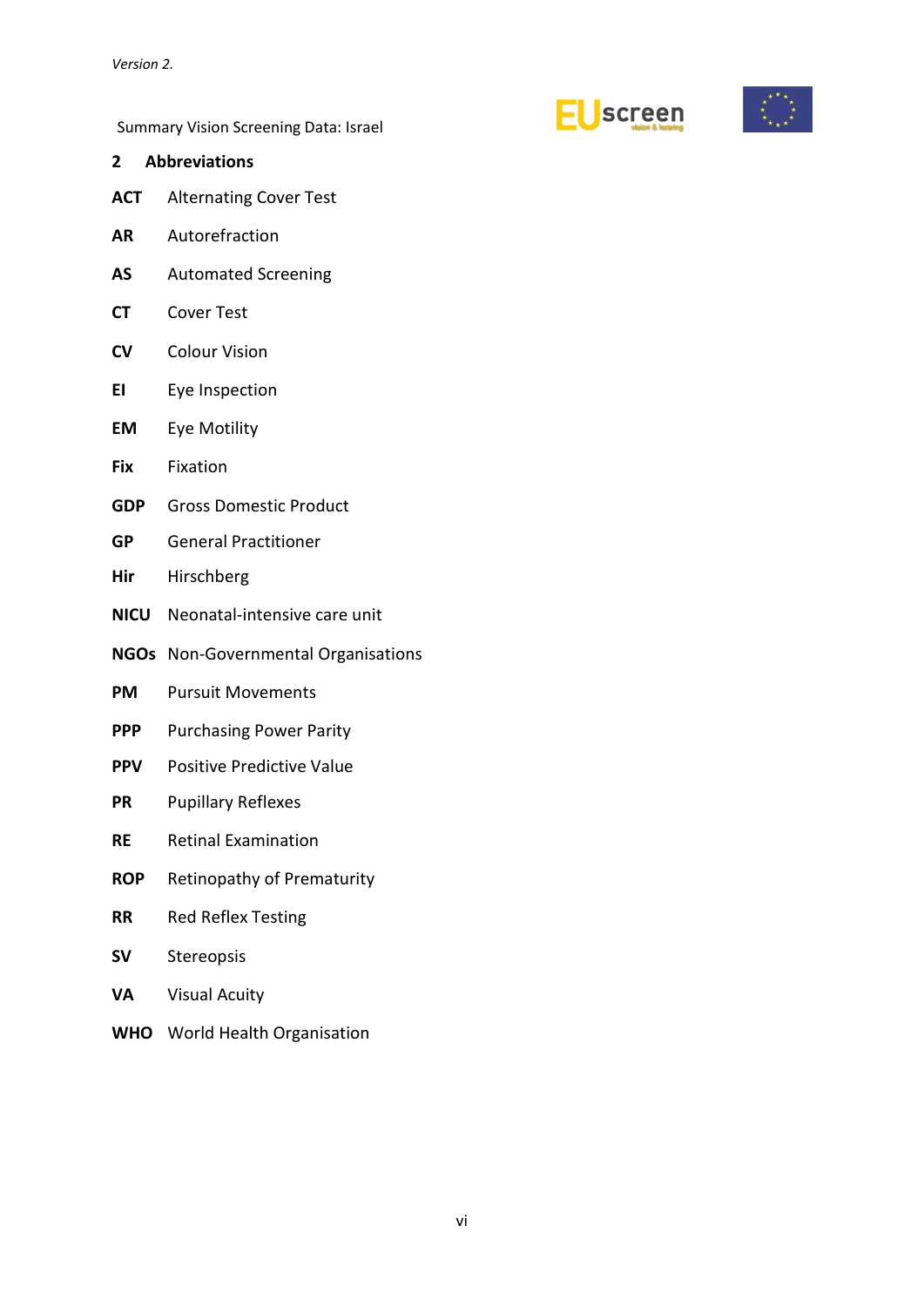



#### <span id="page-6-0"></span>**3 Population and Healthcare Overview**

The population of Israel is 8,712,400 (World Bank, 2018a) and birth rate is estimated at 21.2 births/1,000 population in 2016 (World Bank, 2018b). The change in population and birth rate from 1960 to 2017 is shown in Figure 1, graphs A and B respectively.

Israel has a reported population density of 403 people per square kilometre in 2017 and this has risen from 101 people per square kilometre in 1961 (World Bank, 2018c). In terms of healthcare facilities, the total density of hospitals in 2013 was 0.56 per 100,000 population (WHO, 2016a). Infant mortality in 2017 is estimated at 2.9 deaths/1,000 live births in total (World Bank, 2018d).

The average life expectancy in Israel is estimated at 82.4 years (World Bank, 2018e), with a death rate of 5.1 deaths/1,000 population in 2016 (World Bank, 2018f). Israel has a gross national income per capita (PPP int.  $\zeta$ , 2013) of  $\zeta$ 32,000 (WHO, 2016b) – however, information provided by the country representative states that this is \$40,272. The estimated total expenditure on health per capita in 2014) was \$2,599 (Intl \$) and the total expenditure on health in 2014 as percentage of GDP was 7.8% (WHO, 2016b).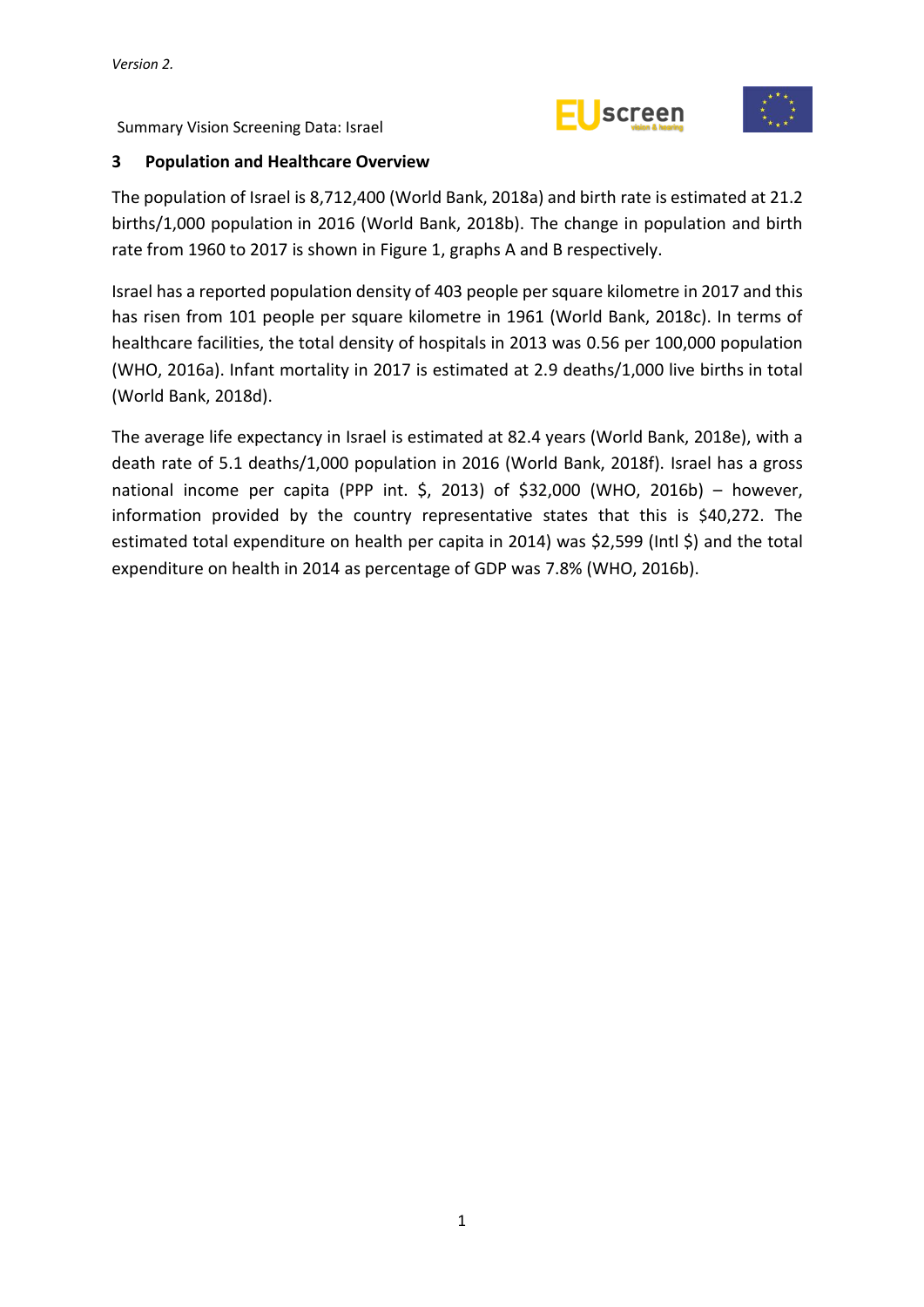

Summary Vision Screening Data: Israel

#### *Figure 1: Change in the Total Population and Birth Rate in Israel between 1960 and 2017*



*Source: Information sourced from World Bank (2018)*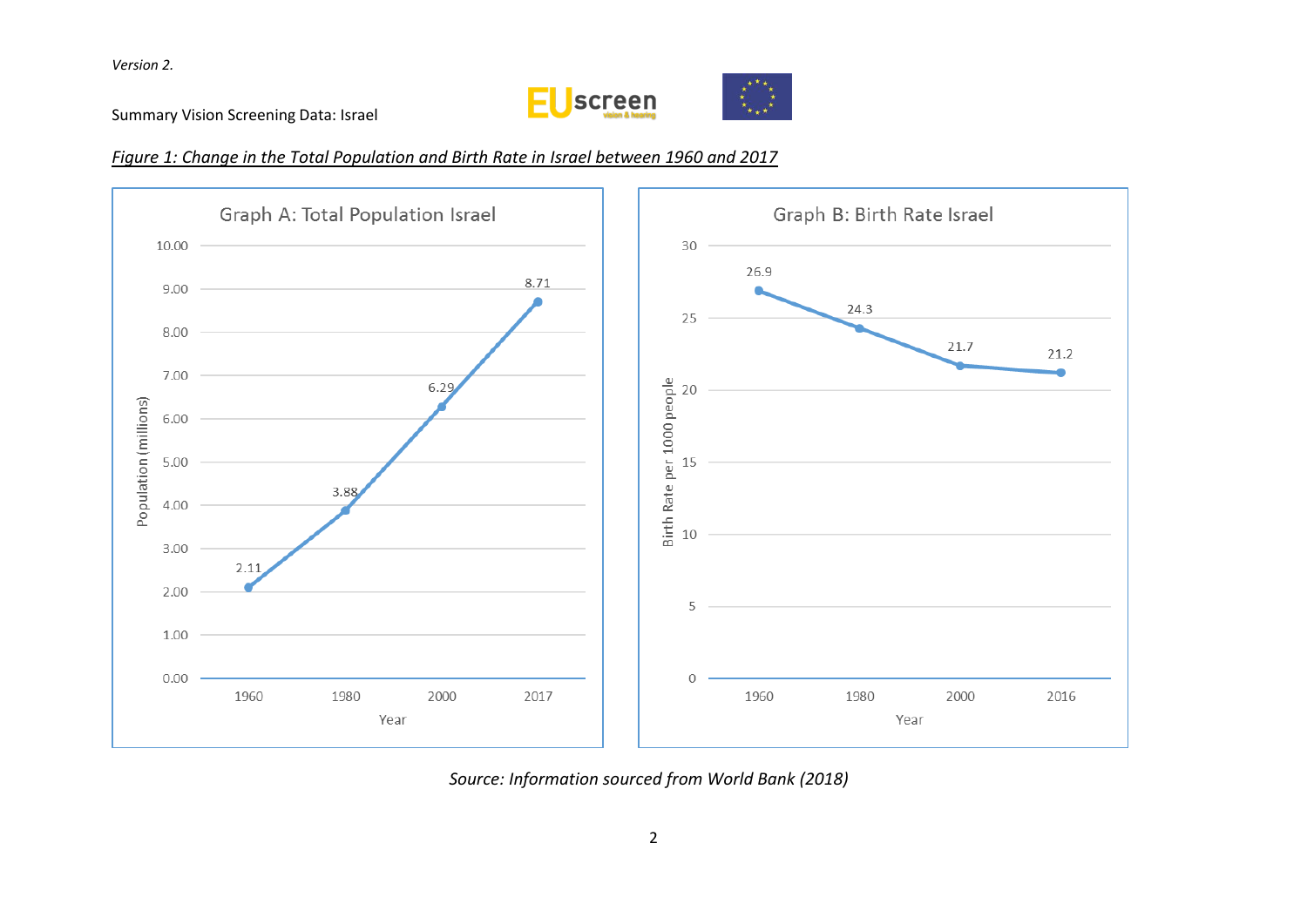# **Screen**



# <span id="page-8-0"></span>**4. Vision Screening Commissioning and Guidance**

In Israel, vision screening is conducted either regionally or nationally depending on the age group and target condition. All regions provide some type of vision screening, but there are differences between protocols. Funding differs between regions and is provided through charity, health insurance, municipalities and the state.

National vision screening is embedded into a general preventative child healthcare screening system. Decisions on what is provided are made with input from a professional advisory board. In the case of national screening there is also input from public health experts. The vision screening programme is only reviewed when a change is needed; any revisions are decided upon by the Public Health Service within the Israel Ministry of Health, based on discussions and expert opinion. Vision screening was implemented in 1983 and has changed since then; there has been update to the pass/fail criteria.

Nationally organised vision screening consists of:

- In first grade there is nationally organised visual acuity screening.
- Developmental vision screening is nationally organised and funded by the government as general preventive childcare.

Regionally organised screening consists of:

- There are regional initiatives by both non-governmental organisations (NGOs), such as the Lions Club, in collaboration with municipalities, as well as the two large municipalities who run preventive child services to provide vision screening.
- National red reflex screening in neonates is performed in all hospitals and paid for by National Insurance Institute; this pays for all birth related hospitalisations.
- Tel Aviv and Jerusalem municipalities that run preventive child care clinics have vision screening for amblyogenic risk factors in 2-year-old children. These are funded by the municipalities.
- Recently vision screening for amblyogenic risk factors in 2-year-old children that was provided in the Haifa sub-district was discontinued due to a lack of funding; this was originally funded by discretionary governmental funds.
- One health fund (Maccabi) provides ophthalmologic examinations for all 1-year-olds covered by their insurance.
- Two NGOs run photoscreening programs in 20 municipalities. These are funded through a charity.
- The Ministry of Health funds vision screening for first grade children in schools delivered by optometrists.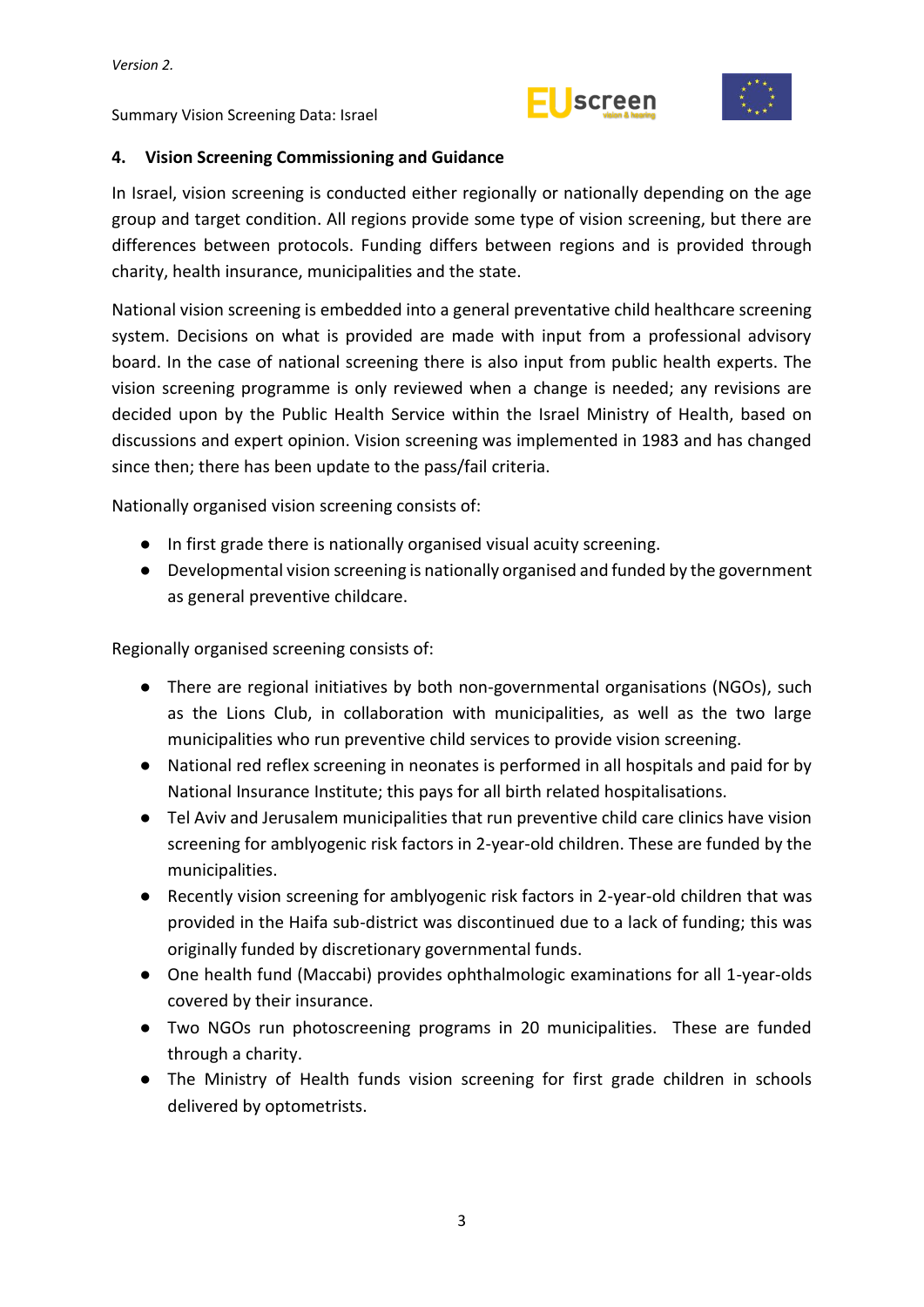



Orthoptists, ophthalmologists, paediatricians, nurses, lay screeners and optometrists conduct vision screening. For the red reflex screen in the hospital, it is the paediatrician or paediatric resident who does the first and discharge neonatal exam. Public health nurses conduct behavioural screen in Well Child Clinics. Either public health nurses or optometrists conduct visual acuity screening in schools. In the Lions clubs, lay personnel conduct vision screening. It is not known how many there are per million population. Some nurses, optometrists, paediatricians do not screen but could do so with additional training; this is also true for general practitioners (GP) and family doctors. Currently, there is no specific or accredited course that provides training for vision screening professionals.

Whilst there is information available on where and what programmes are implemented, there is no information regarding referral rates or outcomes. There are no methods for quality monitoring imposed by the government. There has been research conducted concerning the vision screening programme in Israel, specifically by Eibschitz-Tsimhoni et al. (2000) which was an evaluation of 1 to 2-year old vision screening for amblyogenic risk factors and Ore et al. (2009) which was an evaluation of the reliability of the E-chart as used with Israeli school children. There has been no cost-effectiveness analysis.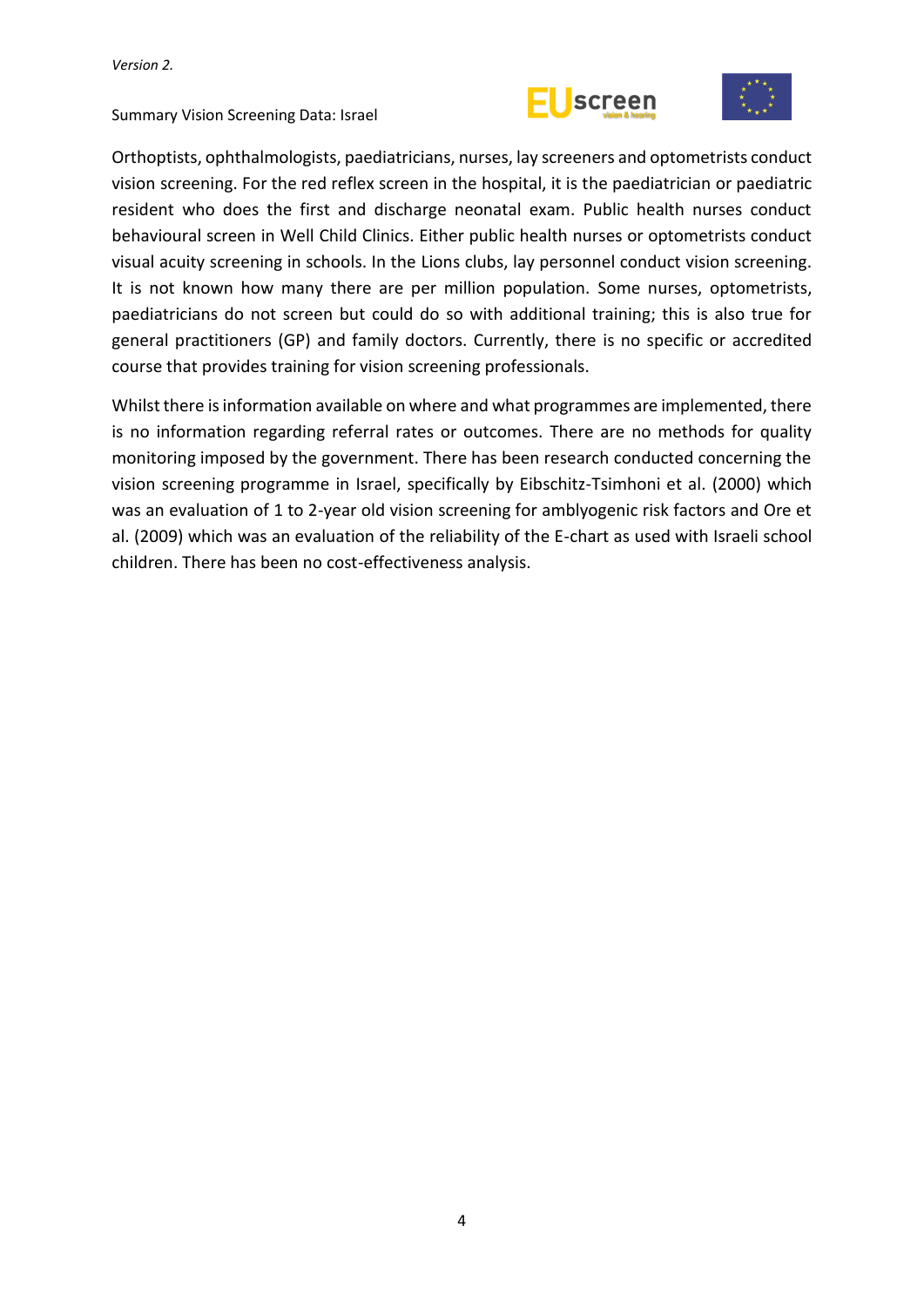



# <span id="page-10-0"></span>**5. Screening programme**

The target conditions screened for by vision screening include cataract and other opacities at birth, reduced strabismus, visual acuity caused by either amblyopia or refractive error. The health care professionals delivering vision screening, venue for screening and tests used vary depending on the age of the child. Specific details of the screening offered within each age group are described more fully in sections 5.1 to 5.4 below.

# <span id="page-10-1"></span>*5.1 Vision screening - Preterm babies*

Preterm babies up to the age of 3 months are screened before discharge by an ophthalmologist in a neonatal intensive care unit (NICU) in a hospital. Preterm infants treated in NICU undergo an ROP exam. Criteria are less than 32 gestational weeks or less than 1500 grams birth weight, and they are examined at 6 weeks of age.

# <span id="page-10-2"></span>*5.2 Vision screening - Birth to 3 months*

Well, healthy babies up to the age of 3 months are screened by a paediatrician or a nurse in a hospital or a child healthcare centre. The tests conducted at this age include eye inspection, fixation, red reflex testing (paediatrician), eye motility and pursuit movement. Eye inspection and red reflex are conducted at the neonatal exam following birth. A developmental exam is conducted by nurses in well child clinics, this includes: fixation at 1 and 2 months of age, horizontal pursuit movements at 2 months. After one abnormal or one inconclusive test result babies are referred to an ophthalmologist if there is no red reflex or no fixation.

# <span id="page-10-3"></span>*5.3 Vision screening - 3 months to 36 months*

Children aged 3 to 36 months are screened by either an orthoptist or an optometrist in a child healthcare centre, nursery or kindergarten. The tests conducted include eye inspection, fixation, Hirschberg test and pursuit movements. After one abnormal or one inconclusive test result children are referred to an ophthalmologist if there is evidence of strabismus, or no following of a moving target.

#### <span id="page-10-4"></span>*5.4 Vision screening - 36 months to 7 years*

Children aged between 36 months and 7 years are screened four times by a nurse, lay screener or an optometrist in a nursery, kindergarten, or school. The tests conducted at this age include visual acuity (VA), cover/uncover (in two municipalities) and automated screening (PlusOptix). Automated screening is conducted in some nursery schools (currently in 20 municipalities) and kindergartens by lay screeners. In one small programme it is performed by optometrists. School VA is performed by the school nurses or optometrists depending upon the provider and the geographic area. It is measured for the first time at 3 years of age, then repeated at ages 4 years, 6 years and 7 years. The optotype charts used to measure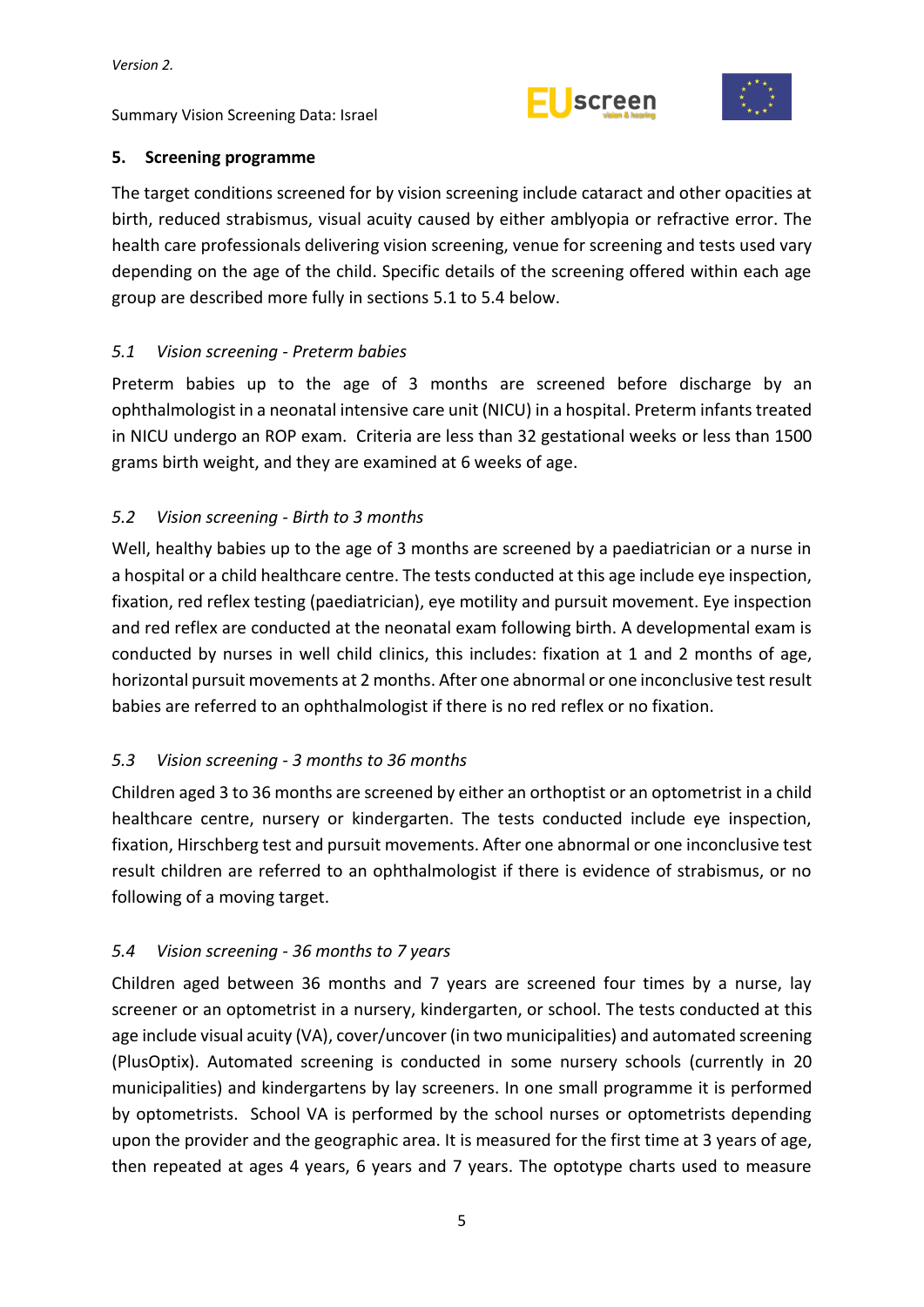



visual acuity include Numbers and Tumbling E at child healthcare centres, and Snellen numbers in schools. These charts are Snellen based, linear format.

Referral criteria at age 3 years are:

- VA less than 6/9 or 2-lines difference
- presence of strabismus

Referral criteria at age 4 years is:

● VA less than 6/12.5 or 2-lines difference

Referral criteria at age 6 are:

- VA of less than 6/9 or 2-lines difference
- presence of strabismus

Referral criteria at age 7 years is:

● visual acuity less than 6/7.5 or 2-lines difference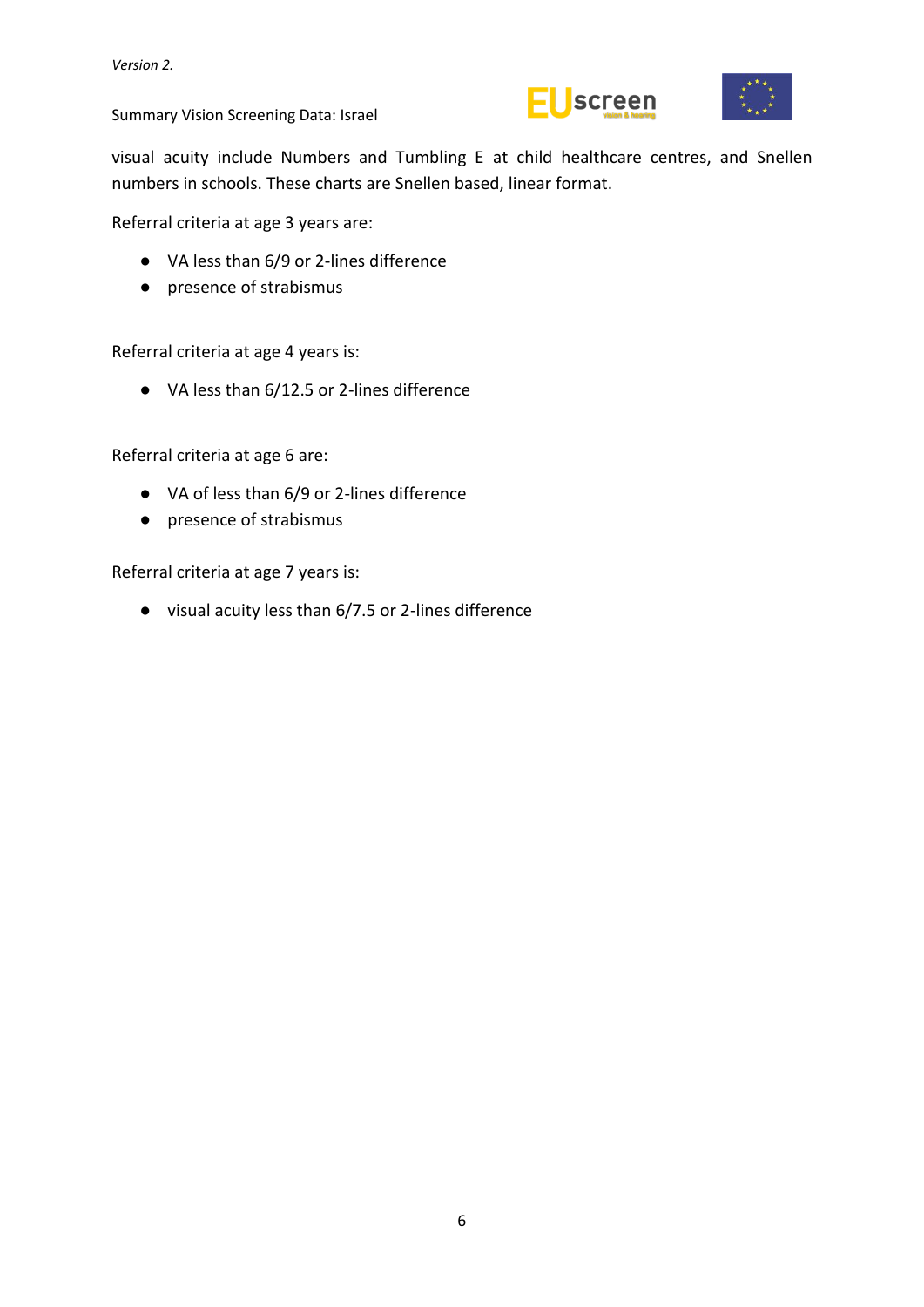

Summary Vision Screening Data: Israel

**Table 1:** Healthcare professionals who conduct vision screening in each age group

| Table 1        | Paediatrician  | Ophthalmologist | <b>Nurse</b>   | Orthoptist     | Optometrist    | Layscreener    |
|----------------|----------------|-----------------|----------------|----------------|----------------|----------------|
| Preterm babies | $\pmb{\times}$ | $\checkmark$    | $\pmb{\times}$ | $\pmb{\times}$ | $\pmb{\times}$ | $\pmb{\times}$ |
| 0 to 3 months  | $\checkmark$   | $\pmb{\times}$  | $\checkmark$   | $\pmb{\times}$ | $\pmb{\times}$ | $\pmb{\times}$ |
| 3 to 36 months | $\pmb{\times}$ | $\pmb{\times}$  | $\pmb{\times}$ | $\checkmark$   | $\checkmark$   | $\pmb{\times}$ |
| 3 to 7 years   | $\pmb{\times}$ | $\pmb{\times}$  | $\checkmark$   | $\pmb{\times}$ | $\checkmark$   | $\checkmark$   |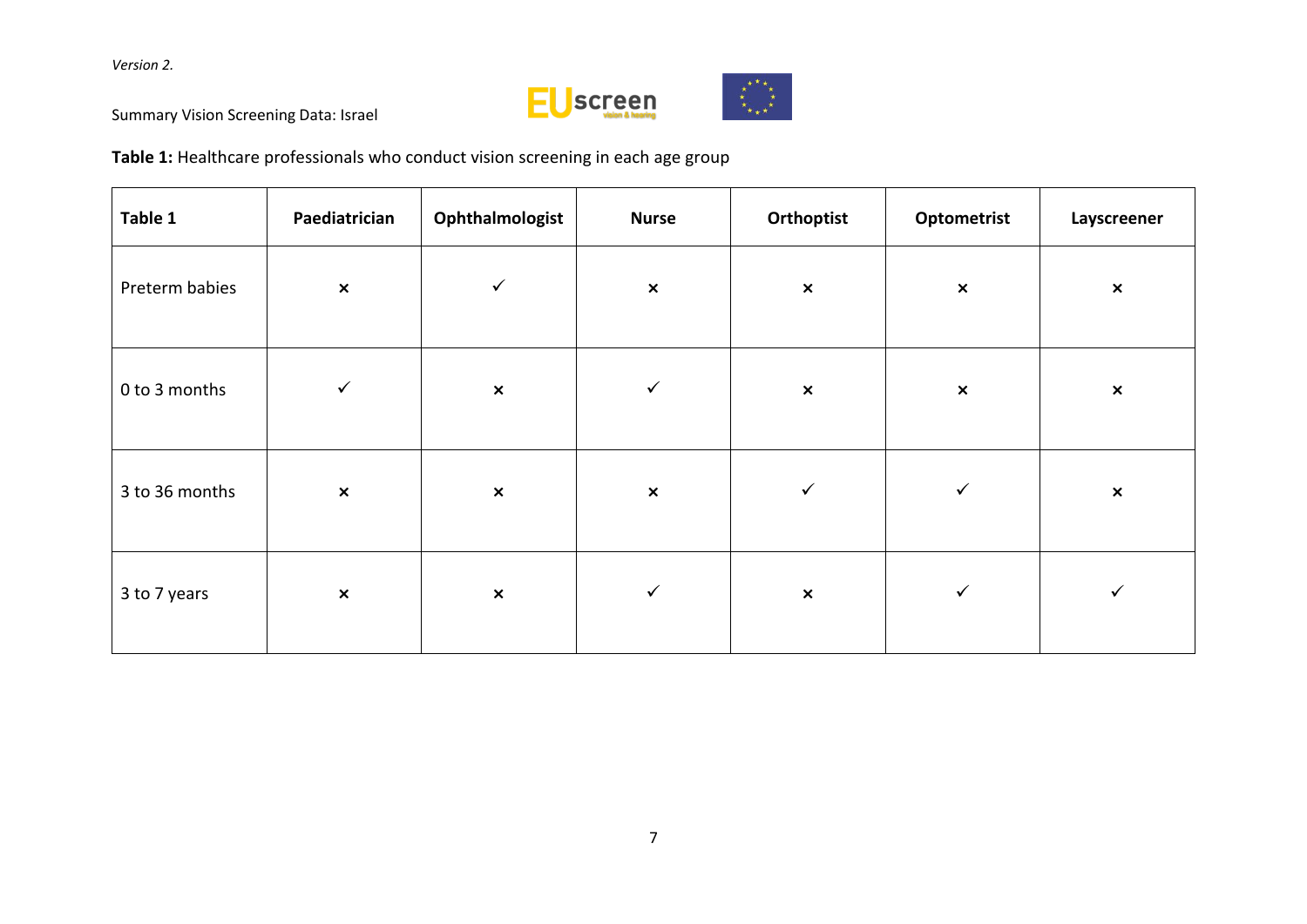



Summary Vision Screening Data: Israel

**Table 2:** Vision screening tests used in vision screening for each age group

| Table 2        | <b>RE</b>      | E1             | <b>RR</b><br>Paediatrician | <b>EM</b>      | <b>Fix</b>     | Hir            | <b>CT</b><br>2 regions    | <b>PM</b>      | <b>VA</b>      | <b>AS</b><br>20<br>regions |
|----------------|----------------|----------------|----------------------------|----------------|----------------|----------------|---------------------------|----------------|----------------|----------------------------|
| Preterm babies | $\checkmark$   | $\pmb{\times}$ | $\pmb{\times}$             | $\pmb{\times}$ | $\pmb{\times}$ | $\pmb{\times}$ | $\boldsymbol{\mathsf{x}}$ | $\pmb{\times}$ | $\pmb{\times}$ | $\pmb{\times}$             |
| 0 to 3 months  | $\pmb{\times}$ | $\checkmark$   | $\checkmark$               | $\checkmark$   | $\checkmark$   | $\pmb{\times}$ | $\boldsymbol{\mathsf{x}}$ | $\pmb{\times}$ | $\pmb{\times}$ | $\boldsymbol{\mathsf{x}}$  |
| 3 to 36 months | $\pmb{\times}$ | $\checkmark$   | $\pmb{\times}$             | $\pmb{\times}$ | $\checkmark$   | $\checkmark$   | $\boldsymbol{\mathsf{x}}$ | $\checkmark$   | $\pmb{\times}$ | $\boldsymbol{\mathsf{x}}$  |
| 3 to 7 years   | $\pmb{\times}$ | $\pmb{\times}$ | $\pmb{\times}$             | $\pmb{\times}$ | $\pmb{\times}$ | $\pmb{\times}$ | $\checkmark$              | $\pmb{\times}$ | $\checkmark$   | ✓                          |

**Key:** *RE: Retinal examination; EI: Eye inspection; RR: Red reflex testing; EM: Eye motility; Fix: Fixation; Hir: Hirschberg, CT: Cover/uncover test; PM: Pursuit movements; VA: Visual acuity; AS: Automated screening*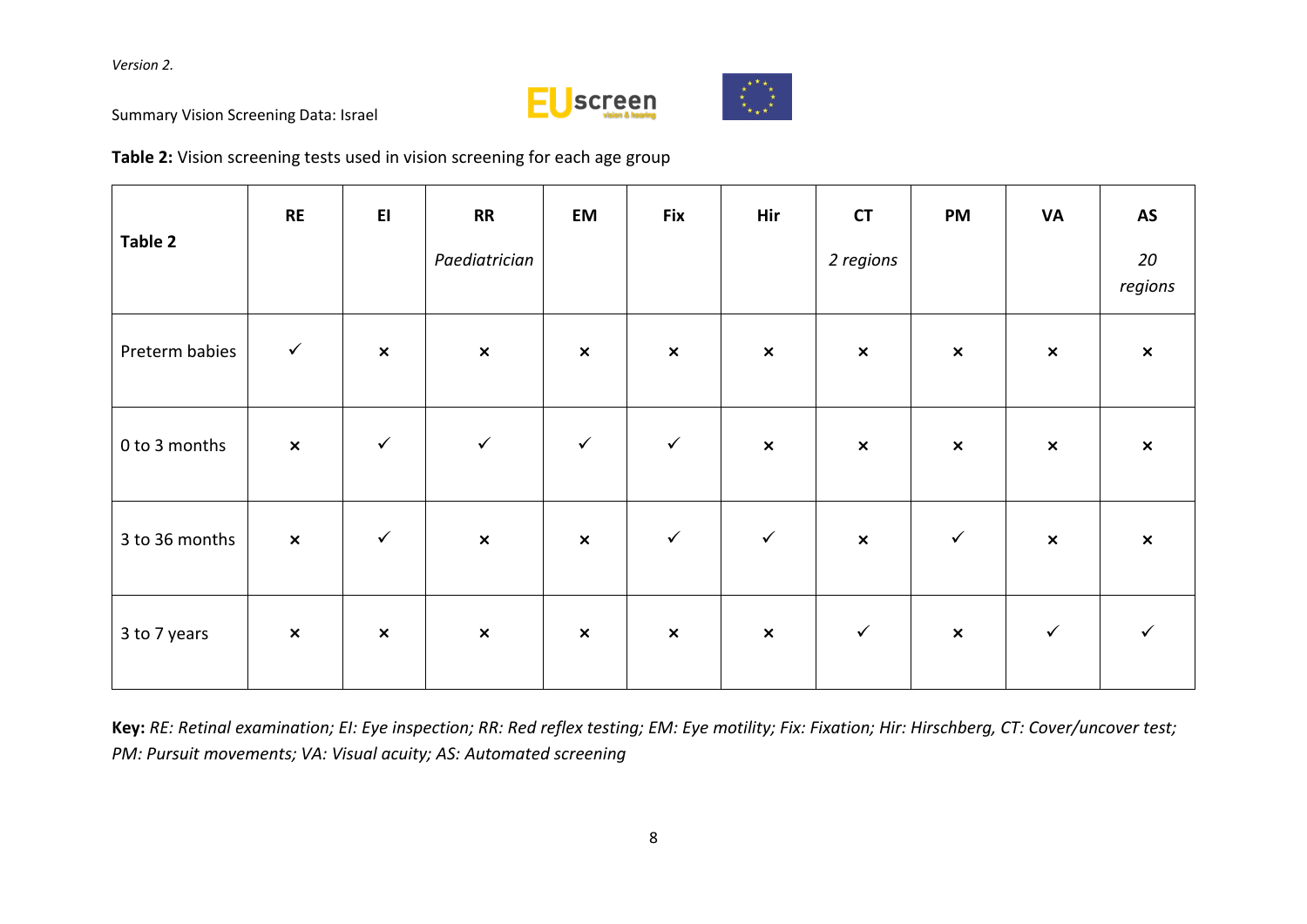

Summary Vision Screening Data: Israel

**Table 3:** Location of vision screening for each age group

| Table 3        | Hospital       | <b>Child healthcare</b><br>centre | <b>Nursery</b> | Kindergarten   | <b>School</b>  |
|----------------|----------------|-----------------------------------|----------------|----------------|----------------|
| Preterm babies | $\checkmark$   | $\pmb{\times}$                    | $\pmb{\times}$ | $\pmb{\times}$ | $\pmb{\times}$ |
| 0 to 3 months  | $\checkmark$   | $\checkmark$                      | $\pmb{\times}$ | $\pmb{\times}$ | $\pmb{\times}$ |
| 3 to 36 months | $\pmb{\times}$ | $\checkmark$                      | $\checkmark$   | $\checkmark$   | $\pmb{\times}$ |
| 3 to 7 years   | $\pmb{\times}$ | $\pmb{\times}$                    | $\checkmark$   | $\checkmark$   | $\checkmark$   |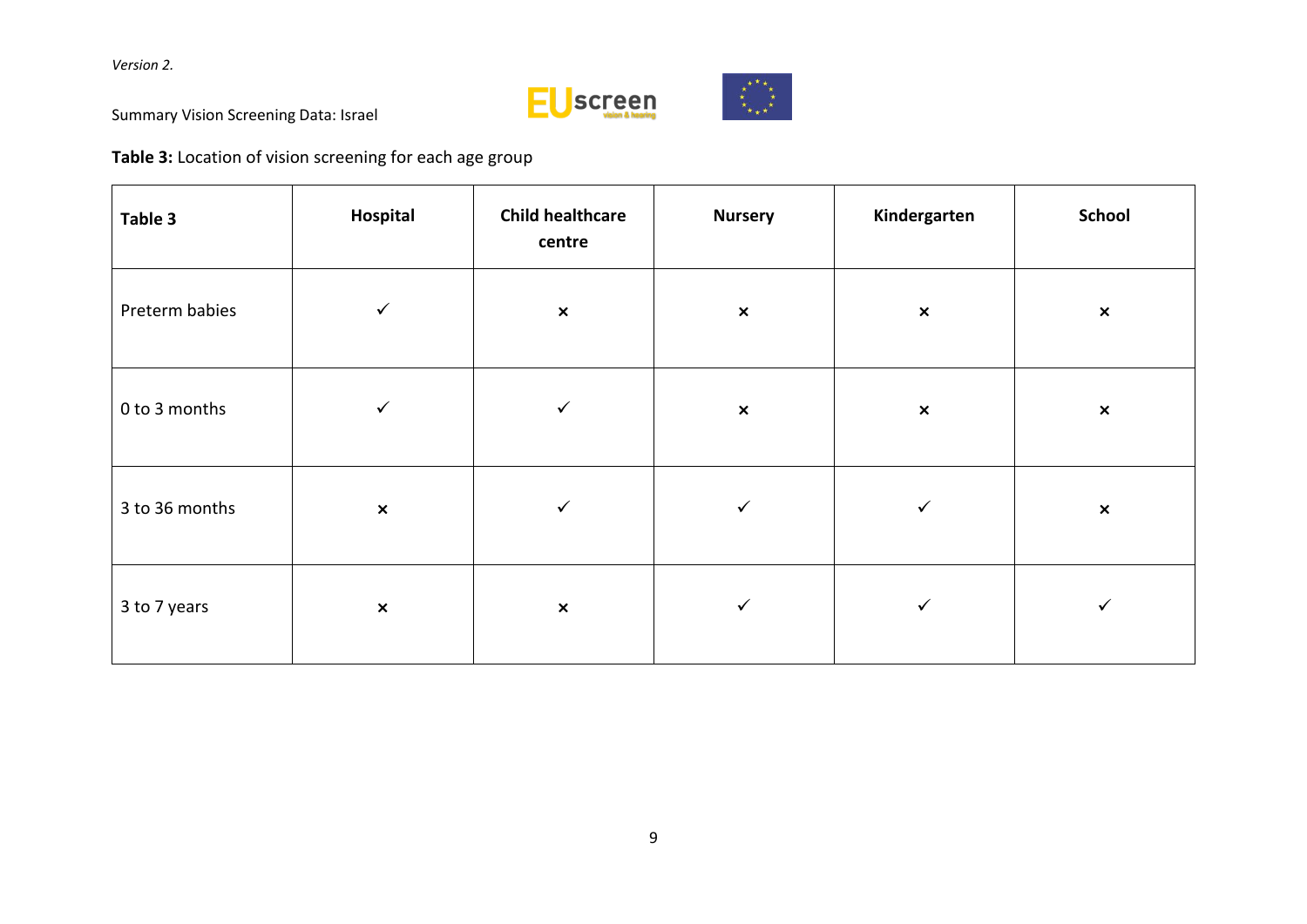



# <span id="page-15-0"></span>**6. Automated Screening**

Automated vision screening is achieved using handheld, portable devices designed to detect presence of refractive error from 6 months of age. It provides objective results and is used to detect amblyopic risk factors. This differs from other methods used to screen children for amblyopia which focus on detection of the actual condition and the resulting visual loss.

PlusOptix is used in Israel, the cost of these devices is approximately \$10,000 (approximately 8700 Euros, 19/11/2018). The maintenance costs per year and the number of years before the device is scheduled to be replaced are not known.

A total of 20 municipalities are using automated screening. These are used to test children aged between 3-5 years of age in nursery schools. These are used as stand-alone tests, and are used on all children within these areas. Referral criteria are stated as:

- PlusOptix:
	- o Hypermetropia of 3 Dioptres and above
	- o Anisometropia of 0.75 Dioptres or above
	- o Astigmatism of 1.5 Dioptres or above

There is no comparative data between areas that use automated screening and areas that do not.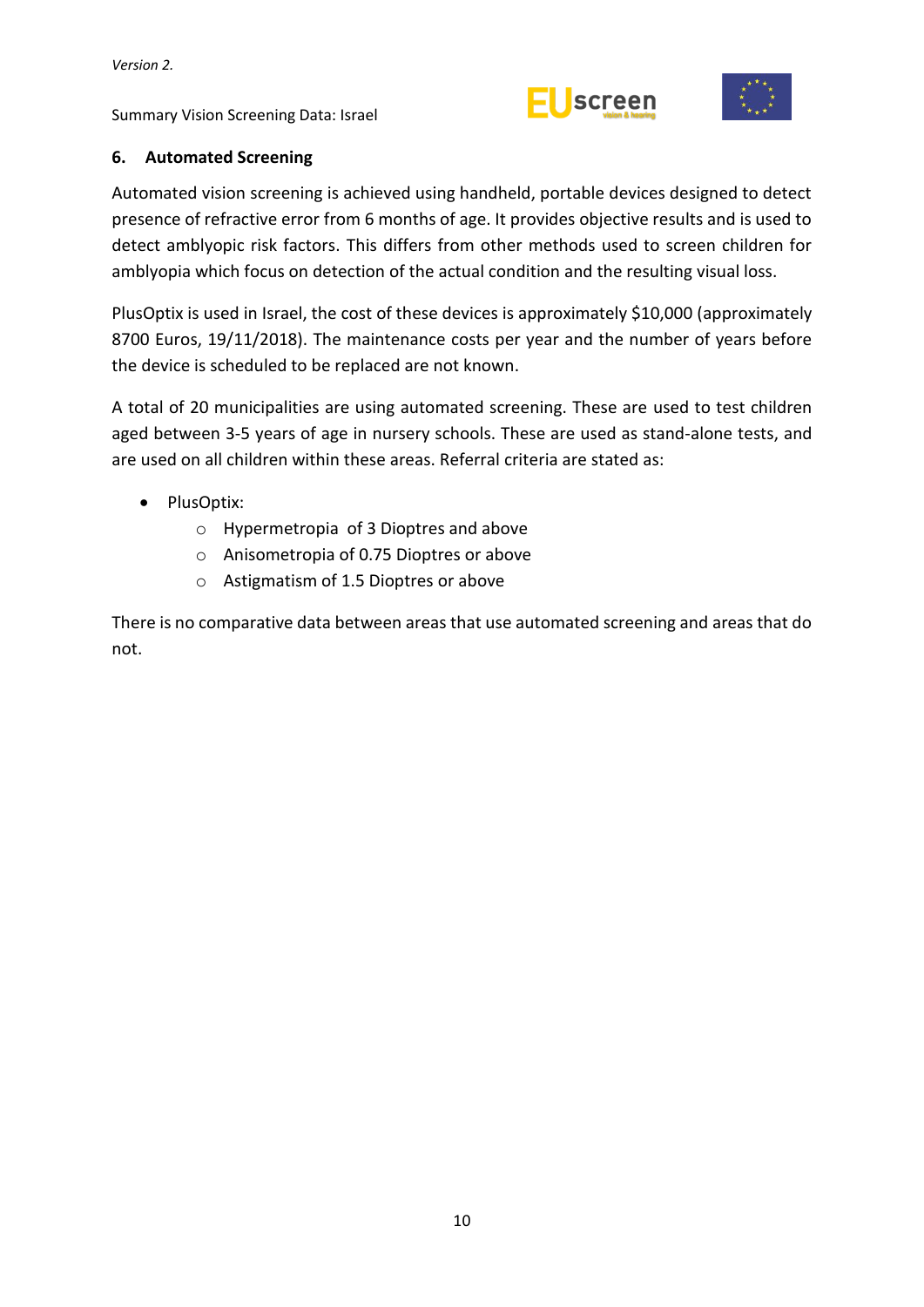



#### <span id="page-16-0"></span>**7. Provision for Visually Impaired**

In Israel, there are four special kindergartens and three special schools for blind or severely visually impaired children. It is not known exactly how many children attend these schools. The costs per child for these schools are not available. There is special support for visually impaired children who attend regular mainstream primary school, the Ministry of Health subsidises rehabilitative devices: telescopic and microscope glasses, contact lenses and scleral lenses for children who cannot benefit from regular prescription glasses. The subsidy consists of 75% of the cost of the devices (parents who are below a certain income are not required to pay); children who gain 3 lines of vision beyond the visual acuity achieved with regular prescription lenses are eligible for this benefit. There are also special supplementary teachers for support in mainstream school.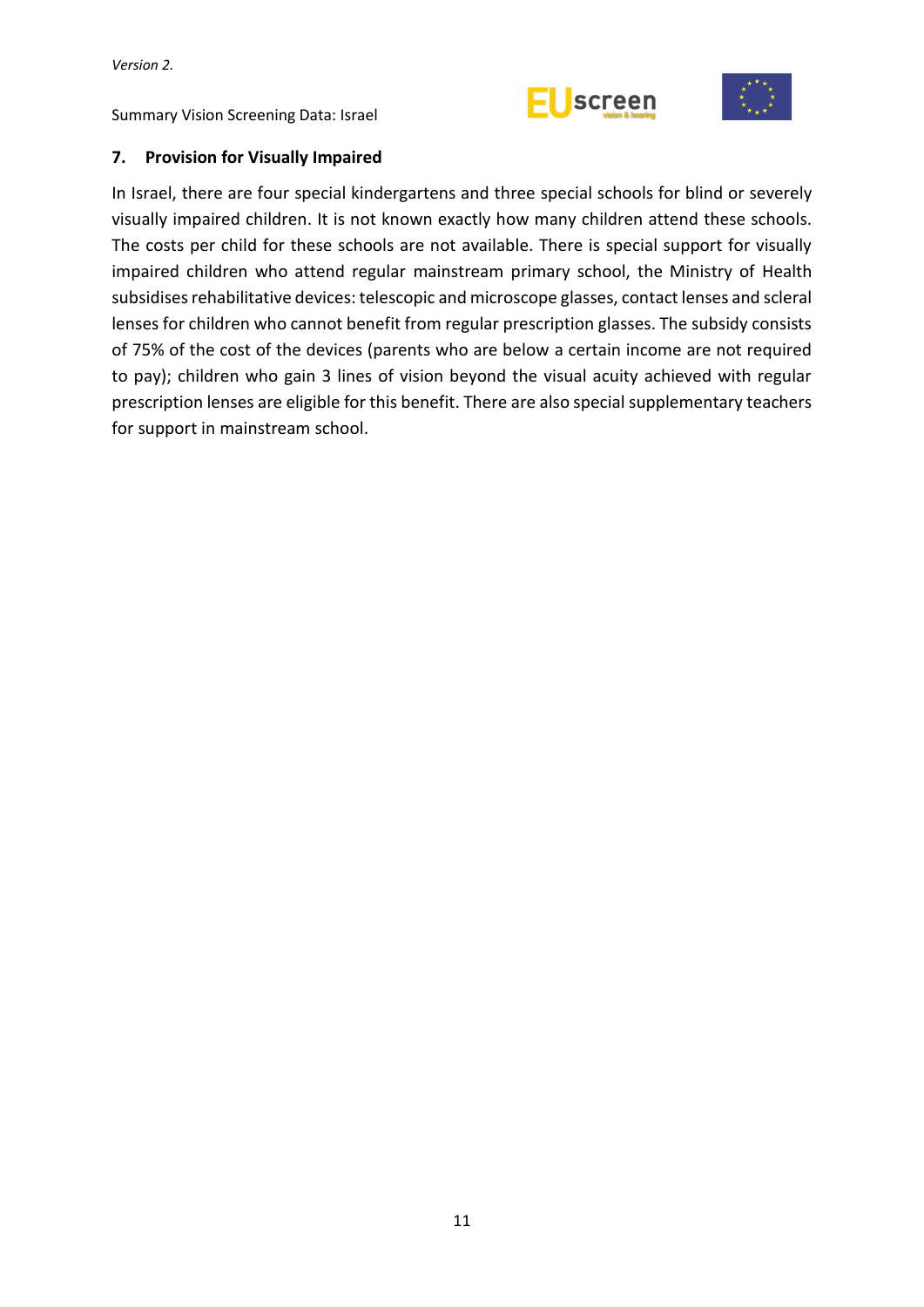



#### <span id="page-17-0"></span>**8. Knowledge of existing screening programme**

#### <span id="page-17-1"></span>*8.1 Prevalence/Diagnosis*

There is no data available concerning the prevalence of treated or untreated amblyopia at the age of 7 years. However, a study by Morad et al. (2007) found that at 16 years of age it is 0.98% irrespective of whether or not the individual had been screened or not. This study also found that in a sample of 260,186 Israelis, the prevalence of:

- $\bullet$  Anisometropia ≥ 1 D sphere and/or cylinder = 17,226 (6.3%)
- $\bullet$  Strabismus = 2,321 (0.89%)
- Strabismus and anisometropia =  $442$  (0.16%)
- $\bullet$  Bilateral myopia ≥7 D = 1,706 (0.65%)
- $\bullet$  Bilateral hyperopia ≥4 D = 440 (0.17%)
- $\bullet$  Bilateral astigmatism ≥2 D = 2,156 (0.83%)
- Cataract 233 (0.09%)
- Ptosis 125 (0.05%)

The prevalence of strabismus was similarly reported as 0.6% at age 17 years (Shapira et al., 2016). These results are based on a population of 107,608 young adults born between 1971 and 1994 from a computerised database of the northern recruitment centre of Israel.

#### <span id="page-17-2"></span>*8.2 Coverage*

All neonates born in a hospital are screened. In the first year of life 95% of infants attend preventative child clinics and receive behavioural visual screening. Approximately 50% of the children invited to the visual screening for toddlers (questionnaires, cover/uncover test, rapid manual retinoscopy) in the cities of Tel Aviv and Jerusalem attend. Public health nurses send invitation letters, appointments can also be self-initiated. In summary coverage rates are:

- At birth Red reflex in hospital: approximately 99%
- First year of life Behavioural vision screen in preventive care clinics: approximately 95%
- Age 3 to 5 years VA screen: reported to be very low, no actual data available.
- First grade (6 years of age) Visual acuity screen: 97%

In a 2014 audit of national data from hospital neonatal discharge records, it was found that at discharge after birth:

- 0.16/1000 live births congenital cataract
- 0.02/1000 live births congenital glaucoma
- $\bullet$  0.01/1000 live births anophthalmia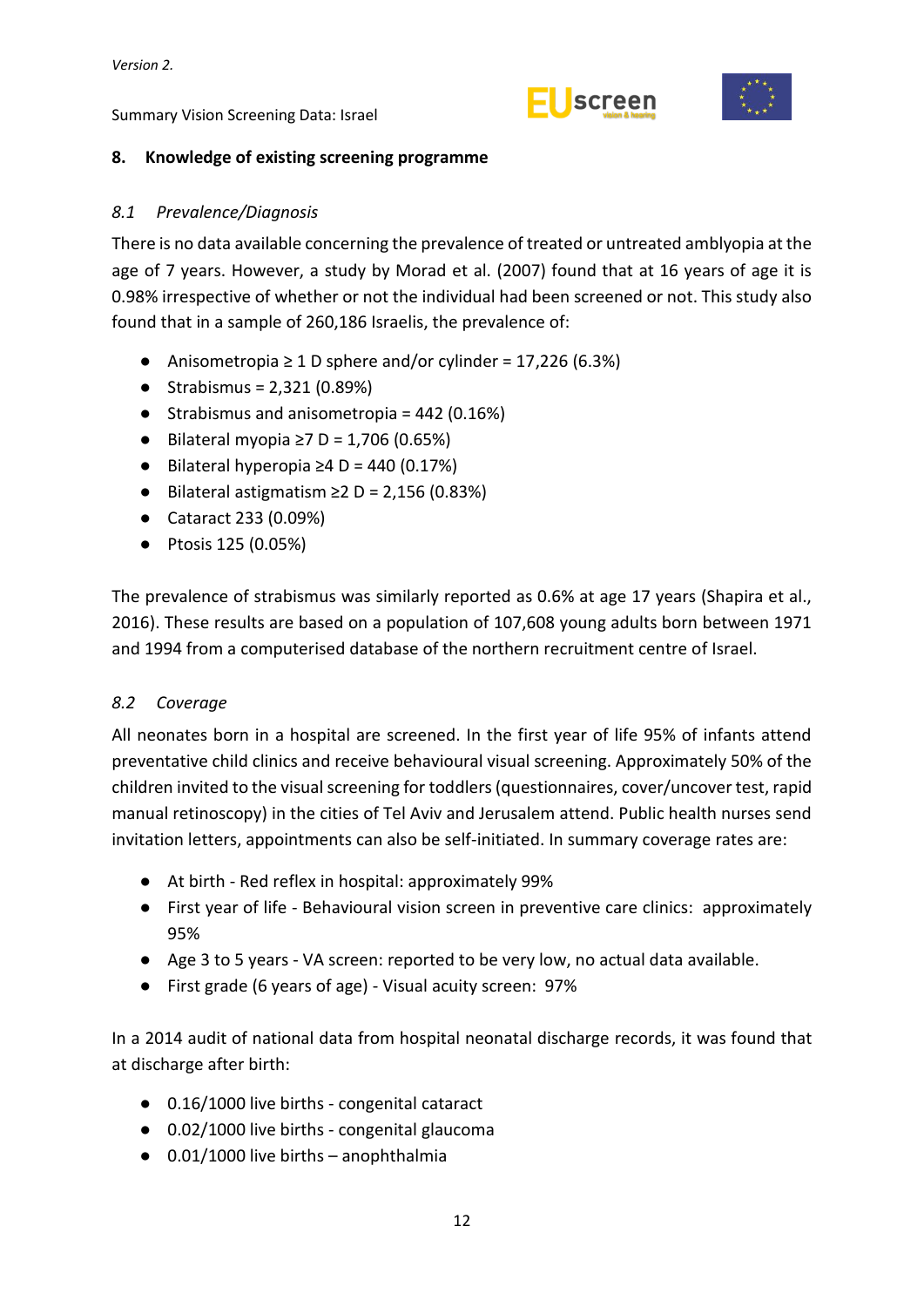



# <span id="page-18-0"></span>*8.3 Screening evaluation*

There is no data available concerning the percentage of false positive, false negative, the positive predictive value (PPV), sensitivity or specificity of screening in Israel. Professional estimates are 1/150 (0.67%) false negatives, 1/150 (0.67%) false positives and 70% PPV for first grade age children.

#### <span id="page-18-1"></span>*8.4 Treatment success*

There is no information available concerning the percentage of children treated for strabismus or amblyopia before the age of 7 years, or the percentage of compliance with a referral after an abnormal screening test result. However, as with neonatal hearing screening, abnormal red reflex is noted in the neonatal discharge along with the referral and the result of the screening, this is a routine part of the admission questions to preventative care clinics.

The number of patients treated for congenital cataract or strabismus each year is not known.

Ophthalmologists are the only professionals that provide glasses for children under the age of 7 years. Other treatment options include patching, penalisation with glasses, atropine and cataract surgery. All are offered treatment , and the National Health Insurance coversthe cost all treatment. However, there are issues of compliance, and to a less degree accessibility in terms of the lengthy waiting times for ophthalmologists in certain rural areas.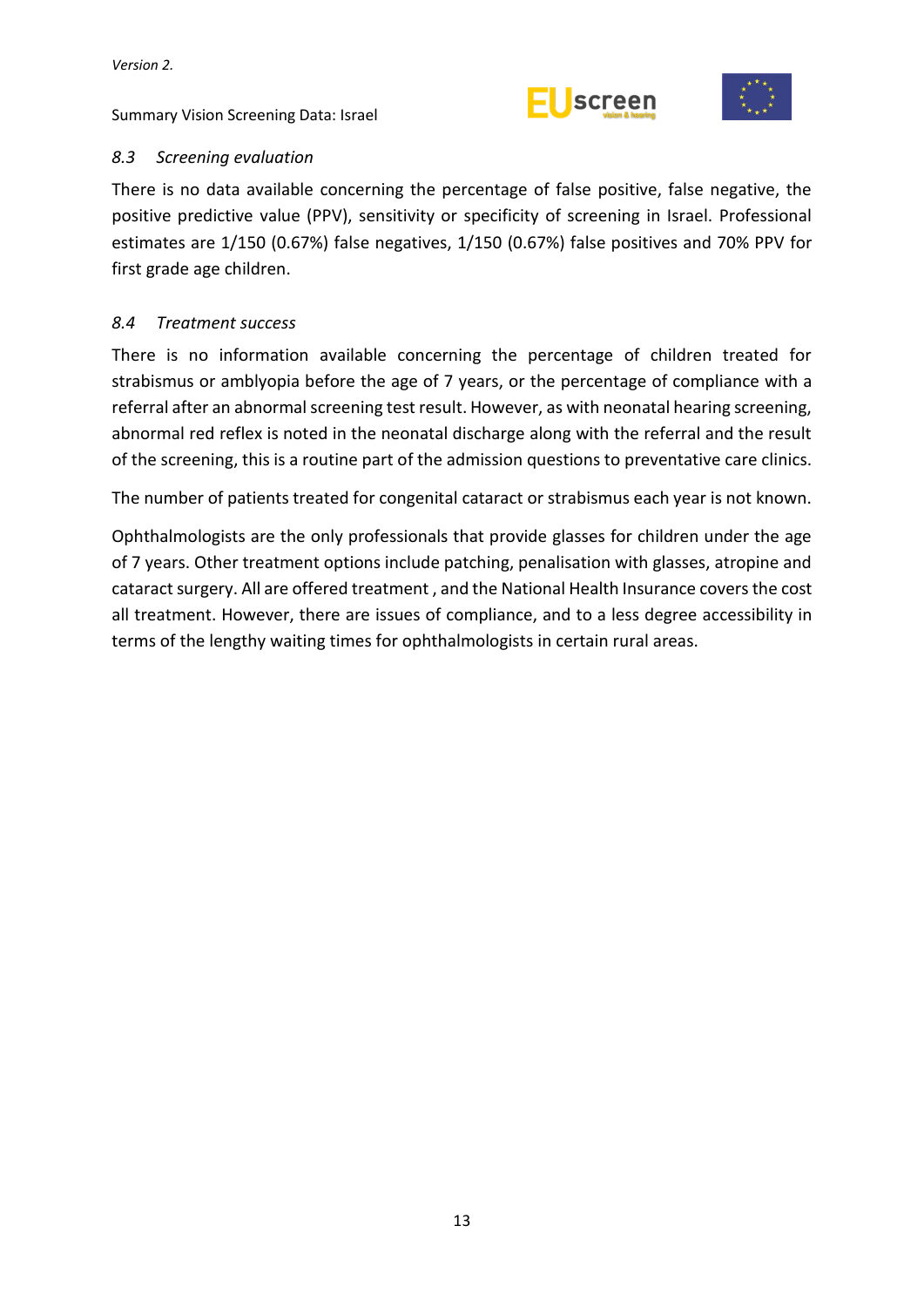





#### <span id="page-19-0"></span>**9. Costs of vision screening in children**

#### <span id="page-19-1"></span>*9.1 Cost of vision screening*

No data is available cornering the salary per year for each professional for vision screening, the costs to train vision screening professionals, the total screening costs per year for vision screening, or the total costs per child per year for vision screening.

#### <span id="page-19-2"></span>*9.2 Cost of treatment for amblyopia*

The estimated costs for treatment of typical patients, with refractive amblyopia and strabismic amblyopia including follow-up:

- 6 clinic visits at 50 Euros each =300 Euros
- Glasses = 150 Euros
- Strabismus surgery = 1000 Euros

#### <span id="page-19-3"></span>*9.3 Cost of Treatment for strabismus*

The estimated costs for strabismus surgery including follow-up:

- Surgery = 1000 Euro
- $\bullet$  6 Visits = 300 Euro

#### <span id="page-19-4"></span>*9.4 Cost of treatment for cataract*

The estimated costs for congenital cataract surgery including follow-up of deprivation amblyopia:

- $\bullet$  20 visits = 1000 Furos
- Glasses = 250 Euros (bifocal)
- $\bullet$  Surgery = 1500 Euro
- Contact lenses = 1000 Euro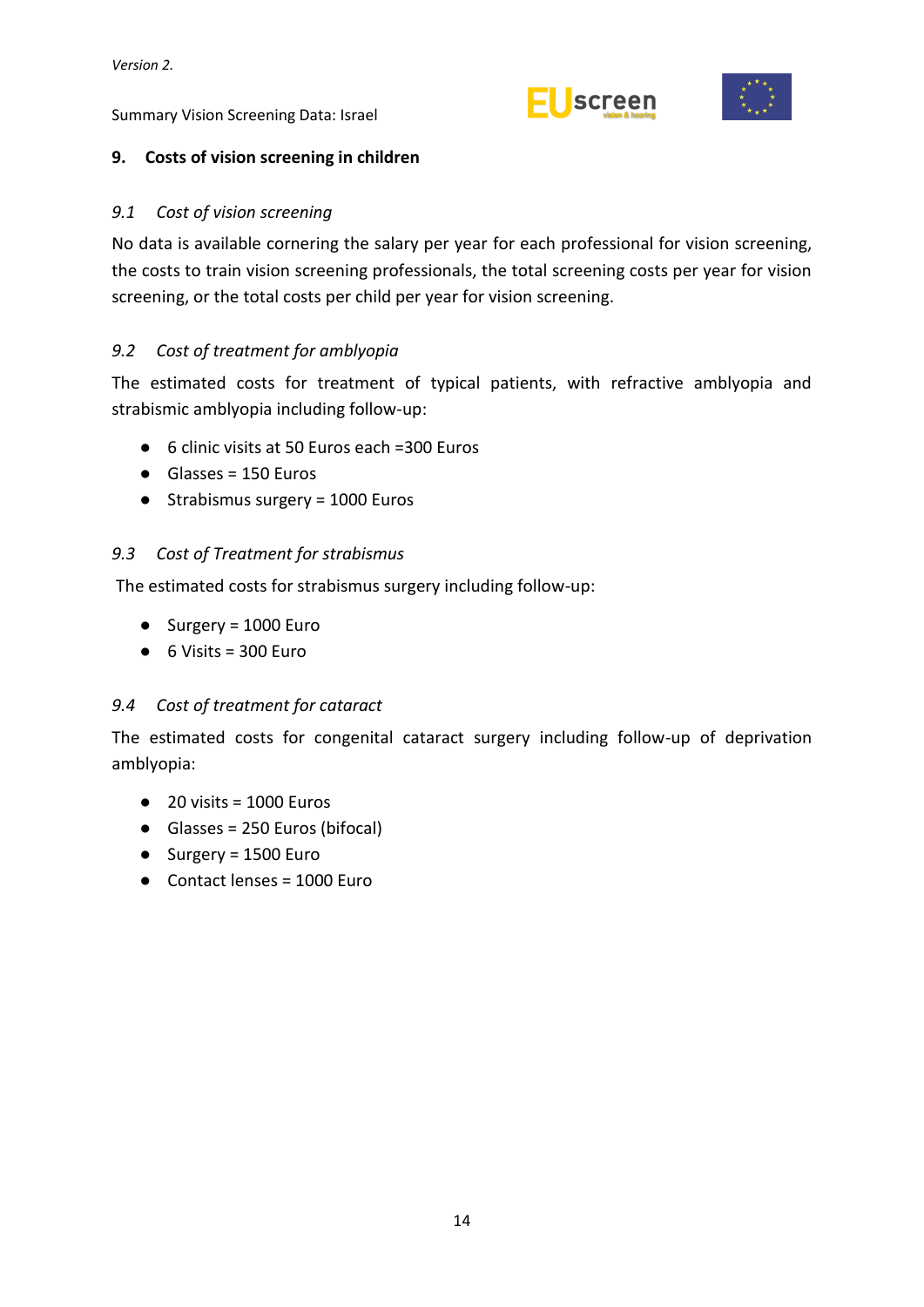



#### <span id="page-20-0"></span>**10. References**

Eibschitz-Tsimhoni, M., Friedman, T., Naor, J., Eibschitz, N. and Friedman, Z. (2000). Early screening for amblyogenic risk factors lowers the prevalence and severity of amblyopia. *Journal of American Association for Pediatric Ophthalmology and Strabismus*, 4(4), pp.194-199.

Morad, Y., Bakshi, E., Levin, A., Binyamini, O., Zadok, D., Avni, I. and Dayan, Y. (2007). Screening and Treating Amblyopia: Are We Making a Difference? *Investigative Ophthalmology & Visual Science*, 48(5), p.2084.

Ore, L., Tamir, A., Stein, N. and Cohen-Dar, M. (2009). Reliability of Vision Screening Tests for School Children. *Journal of Nursing Scholarship*, 41(3), pp.250-259.

Shapira, Y., Machluf, Y., Mimouni, M., Chaiter, Y. and Mezer, E. (2017). Amblyopia and strabismus: trends in prevalence and risk factors among young adults in Israel. *British Journal of Ophthalmology*, 102(5), pp.659-666.

The World Bank (2018a). Population, total | Data. [online] Available at: https://data.worldbank.org/indicator/SP.POP.TOTL?locations=IL [Accessed 14 December 2018].

The World Bank. (2018b). Birth rate, crude (per 1,000 people) | Data. [online] Available at: https://data.worldbank.org/indicator/SP.DYN.CBRT.IN?locations=IL [Accessed 14 December 2018].

The World Bank. (2018c). Population density (people per sq. km of land area) | Data. [online] Available at: https://data.worldbank.org/indicator/EN.POP.DNST?locations=IL [Accessed 14 December 2018].

The World Bank. (2018d). Mortality rate, infant (per 1,000 live births) | Data. [online] Available at: https://data.worldbank.org/indicator/SP.DYN.IMRT.IN?locations=IL [Accessed 14 December 2018].

The World Bank. (2018e). Life expectancy at birth, total (years) | Data. [online] Available at: https://data.worldbank.org/indicator/SP.DYN.LE00.IN?locations=IL [Accessed 14 December 2018].

The World Bank. (2018f). Death rate, crude (per 1,000 people) | Data. [online] Available at: https://data.worldbank.org/indicator/SP.DYN.CDRT.IN?locations=IL [Accessed 14 December 2018].

World Health Organisation (WHO). (2016a). Health Infrastructure - Data by country. [ONLINE] Available at: http://apps.who.int/gho/data/view.main.30000. [Accessed 14 December 2018].